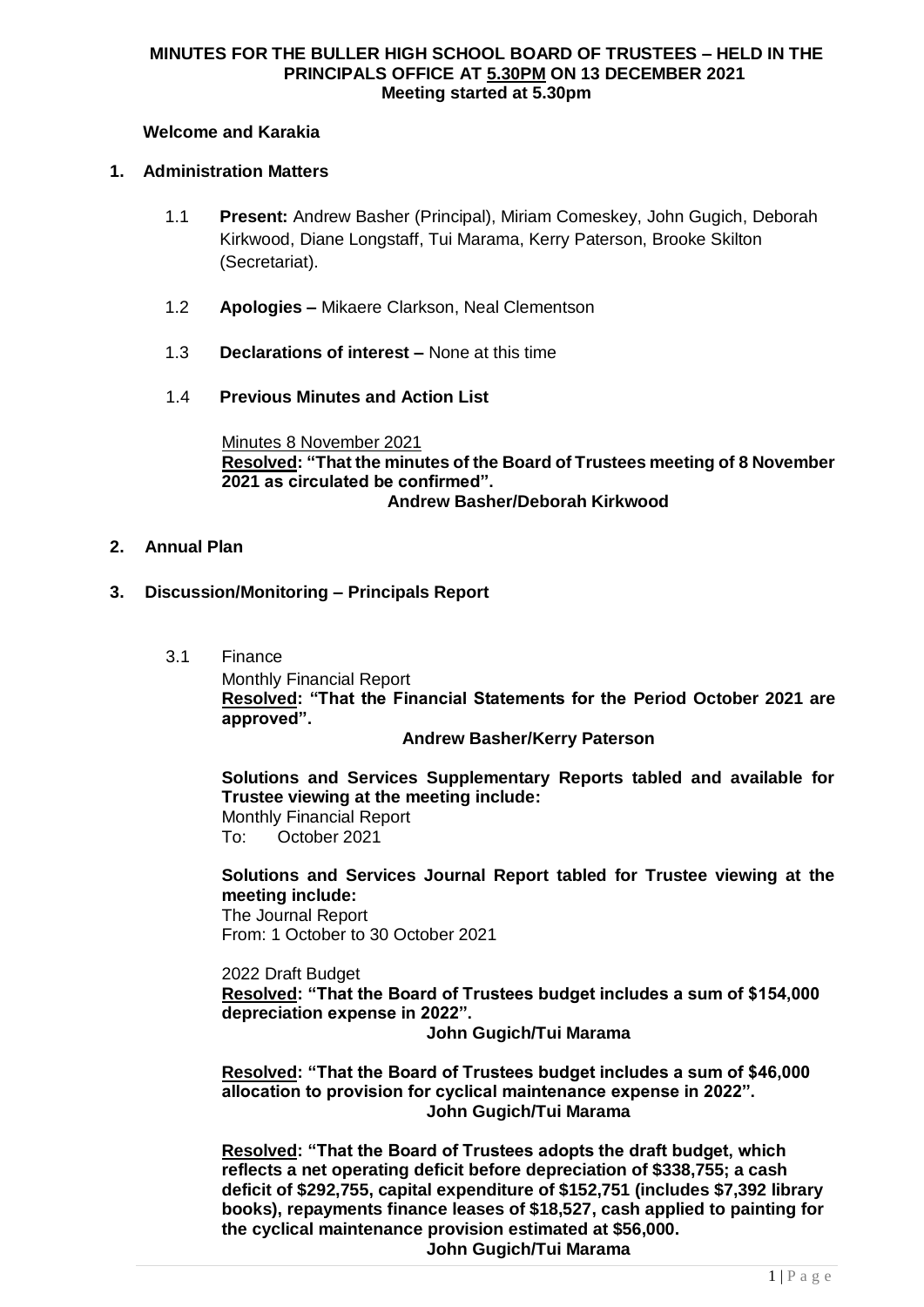- 3.2 School Operation
- 3.3 Legal Compliance

#### Board Elections 2022 **Resolved: "That the Board adopts the election schedule for the 2022 parent elections".**

## **Diane Longstaff/Tui Marama**

2022 Meeting Schedule and Workplan

Discussion held around September 2022 meeting being the first meeting for any newly elected Board members and how we can make this meeting easier for them as an introduction.

Decision made to remove HOD Department presentation and Exception Monitoring from this meeting to the following meeting in November.

**Resolved: "That the Meeting Schedule and Workplan for 2022 be approved with amendments".** 

## **Andrew Basher/Miriam Comeskey**

NZSTA Conference 2022

Discussion was held around which members may be interesting in attending the Conference. Miriam, Andrew and Mikarea

**Resolved: That the Board of Trustees has representatives attend the 2022 NZSTA conference in Christchurch in April 2022.**

**Deborah Kirkwood/John Gugich**

- 3.4 Property
- 3.5 Health and Safety
- 3.6 Staffing

## **4. Presentations**

- 4.1 Board Workplan, none this term
- 4.2 Expert/Department Presentations
	- 4.2.1 **Sandy Dunn, Solutions and Services** was in attendance from 5.30pm to 5.40pm.

Mrs Dunn spoke to the Board on her assessment of the 2022 Draft Budget. Advising that a deficit budget can be scary to read, there is however, no risk for Buller High School as we are in a better position than previously estimated. As we have done so well in 2020 and 2021, expenditure increasing and income dropping for 2022 will not be an issue and we are still able to invest in significant capital. The working capital will also come out higher than estimated. Mrs Dunn felt very secure in recommending the Board accept the proposed Draft Budget for 2022.

4.2.2 **Corrina Batt, Business Manager** was in attendance from 5.30pm to 5.45pm

Mrs Batt was available to take questions around the 2022 Draft Budget after Mrs Dunn left the meeting. Mrs Batt reported that a zoom meeting was held 13/12 with Adrian Kerr and Vaughn Cooper from Decarbonised Energy Solutions and key issues around scope of works, site access and health and safety. In summary it is hoped we will achieve asbestos survey and consent requirements before Christmas, with demolition and installation starting in the new year. All parties are aware boiler install must be commissioned and operating by May 2022.

4.3 Board Self Review